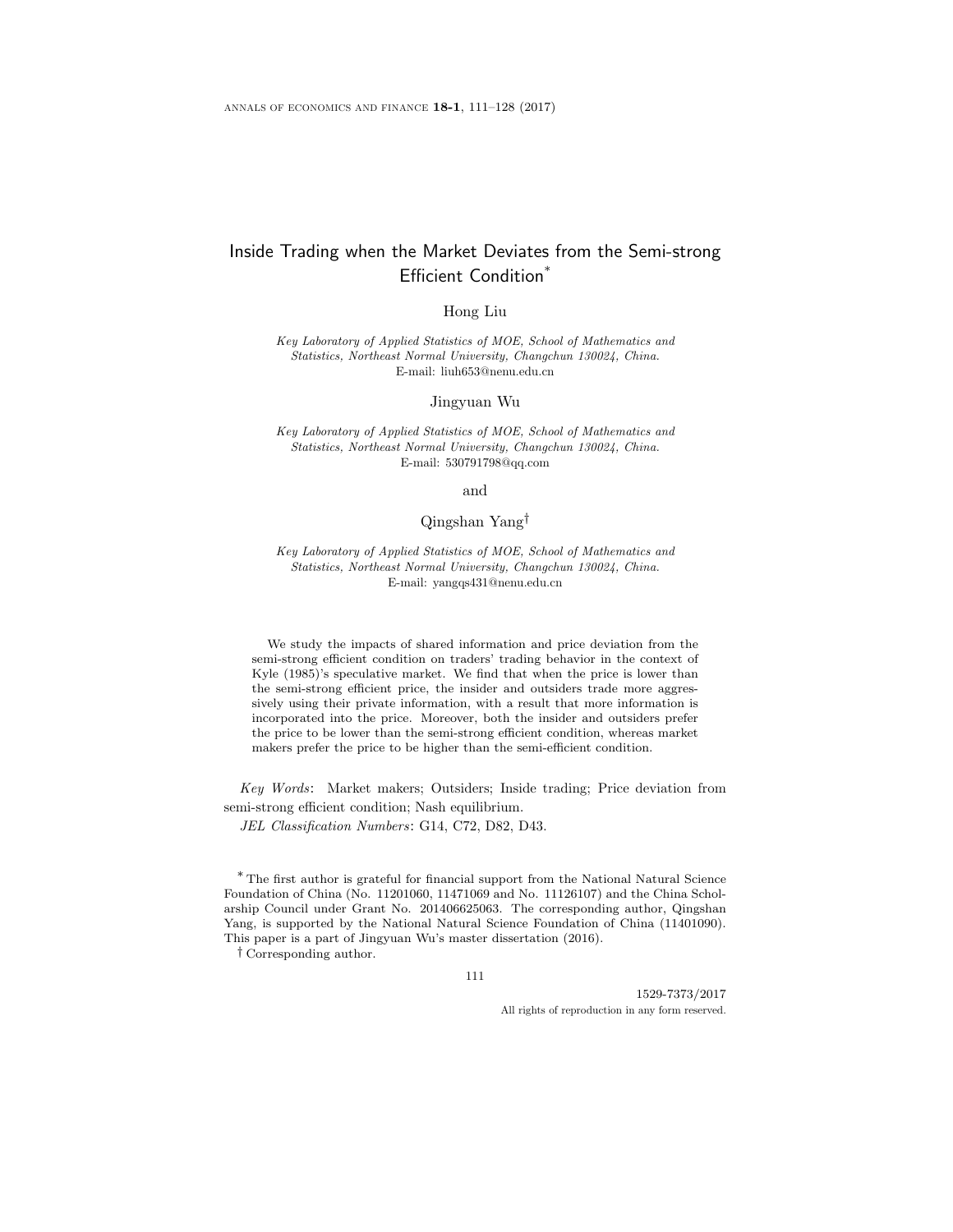## 1. INTRODUCTION

Using an extension of the framework of Kyle (1985), this paper analyzes the impacts of price deviation from semi-strong efficient condition on the trading behavior of the insider and informed outsiders. Kyle (1985) investigates the problem of how private information is incorporated into public price in a semi-strong efficient speculative market. Kyle (1985) finds that the monopolistic insider, in order to maximize the conditional profit, will trade in a recursive manner in a discrete model; in addition, in the continuous time case, as the time interval goes to zero, the private information is incorporated into the market price at a constant speed, and the market depth is constant over time (For the case of more than two insiders having the same private information, see Holden and Subrahmanyam [1992] and Gong and Liu [2012], who find that each trader tries to beat the others in the market and that their information is revealed almost immediately).

Kyle (1985) has elicited a large body of literature. Caldentey and Stacchetti (2010) study Kyle's (1985) extended model with an insider observing a signal that tracks the evolution of an asset's fundamental value with a random public announcement time revealing the current value of the asset. Luo (2001) extends Kyle's model (without the outsiders) by showing that when there exists public information, the monopoly insider puts negative weight on the public information in formulating his/her optimal strategy by moving the price in the direction of the asset value. Gong and Zhou (2010) improve Kyle's (1985) model by losing the assumption of the constant pricing rule and provide a new framework to analyze the insider's behavior. Some scholars have studied the models with the presence of outsiders who share some information with the insiders (Zhang, 2008; Liu and Zhang,  $2011$ ; Grégoire and Huang,  $2012$ ). Jain and Mirman (2000), Daher and Mirman (2007), and Wang et al. (2009), among others, explored various types of speculative markets by modeling the financial and real sectors together in order to study the insider's (or insiders') decision-making process and its effects on the output in the real sector, stock price of the firm in the financial sector, and information revealed to the public. In addition, Rochet and Vila (1994), Huddart et al. (2001), Decamps and Lovo (2006), and Jiang and Shi (2006) have used variants of Kyle's model to analyze and explain the real financial phenomena.

A common characteristic of the studies mentioned above is that they are all based on the assumption that price satisfies the semi-strong efficient condition. However, several scholars have studied the efficiency of the financial market from different perspectives using different methods and models (Longworth et al., 1981; Rozeff and Zaman, 1988). Although the results are varied, they all agree that some markets do not meet the semi-strong efficient condition (see Givoly and Lakonishok [1979], for example). There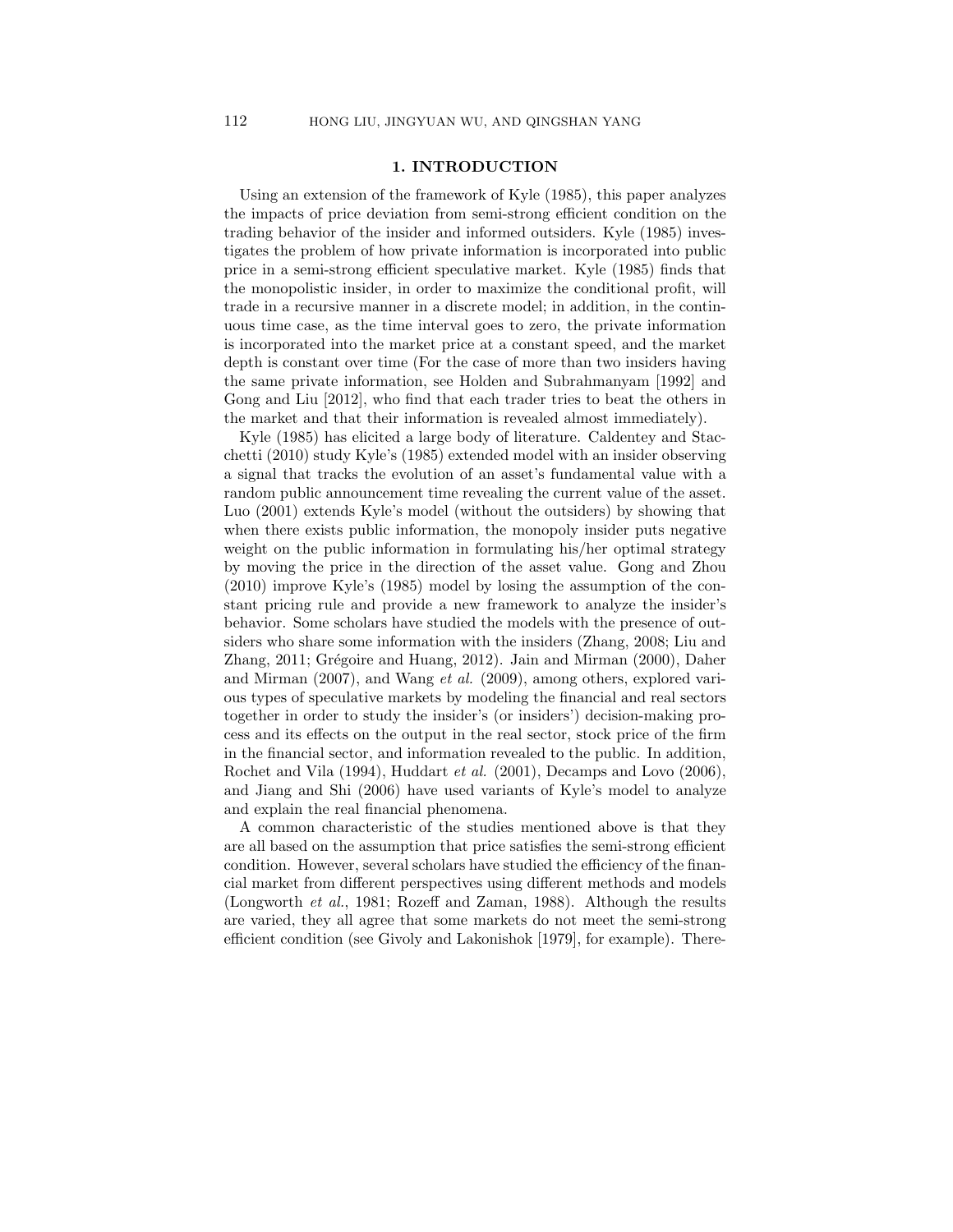fore, it is interesting to consider inside trading when the market deviates from the semi-strong efficient condition.

In this study, we provide a model with shared information when the market deviates from the semi-strong efficient condition. We study the impact of shared information on the behavior of the insider and informed outsiders in a speculative market with four types of traders: one risk neutral insider, M risk neutral outsiders, noise traders, and competitive risk neutral market makers. We find that when the price is lower than the semi-strong efficient price, the insider and outsiders trade more aggressively on their privat information, with a result that more information is incorporated into the price. Moreover, both an increasing number of informed outsiders and the existence of shared information result in more effectiveness of the equilibrium price. Furthermore, it is interesting that both the insider and outsiders prefer the price to be lower than the semi-strong efficient condition, whereas market makers prefer a higher price than the semi-strong efficient case.

This paper is structured as follows. In Section 2, we present the model. In Section 3, we identify the unique linear Nash equilibrium of the model. Then, in Section 4 we analyze the properties of the equilibrium. Section 5 concludes the paper, and the Appendix provides proofs.

#### 2. THE MODEL

We consider a model with four types of traders: one risk neutral insider (the informed trader),  $M(M \geq 2)$  risk neutral outsiders, noise traders, and competitive risk neutral market makers. In addition, there are two periods (period 0 and period 1) and a single risky asset in the economy. At period 0, the public and private information are released and trading takes place, and at period 1, the risky asset payoff is realized. The ex post liquidation value of the risky asset is a random variable  $\tilde{v} = \zeta + \tilde{s}$ , which is normally distributed with mean  $p_0$  and variance  $\sigma_v^2$ , that is,  $\tilde{v} \sim N(p_0, \sigma_v^2)$ . The first component,  $\tilde{\zeta}$ , is related to the private information known only to the insider. Prior to trading, the insider learns the value of security by observing the signal  $\zeta$  and  $\tilde{s}$ . The second component,  $\tilde{s}$ , is related to the shared information obtainable by every outsider (but not by market makers and noise traders). Every outsider can observe  $\tilde{s}$  at time 0, which is drawn from an independent and normal distributed with zero mean and variance  $t_s \sigma_v^2$ .<sup>1</sup> Thus, the insider's information is  $(\tilde{v}, \tilde{s})$ , and every outsider's information is  $\tilde{s}$ . Noise traders have an inelastic demand for the risky asset, and their trading is exogenous. The quantity traded by noise traders,

<sup>&</sup>lt;sup>1</sup>We assume that  $0 < t_s < 1$ . The notation of variance used here is for latter computational convenience.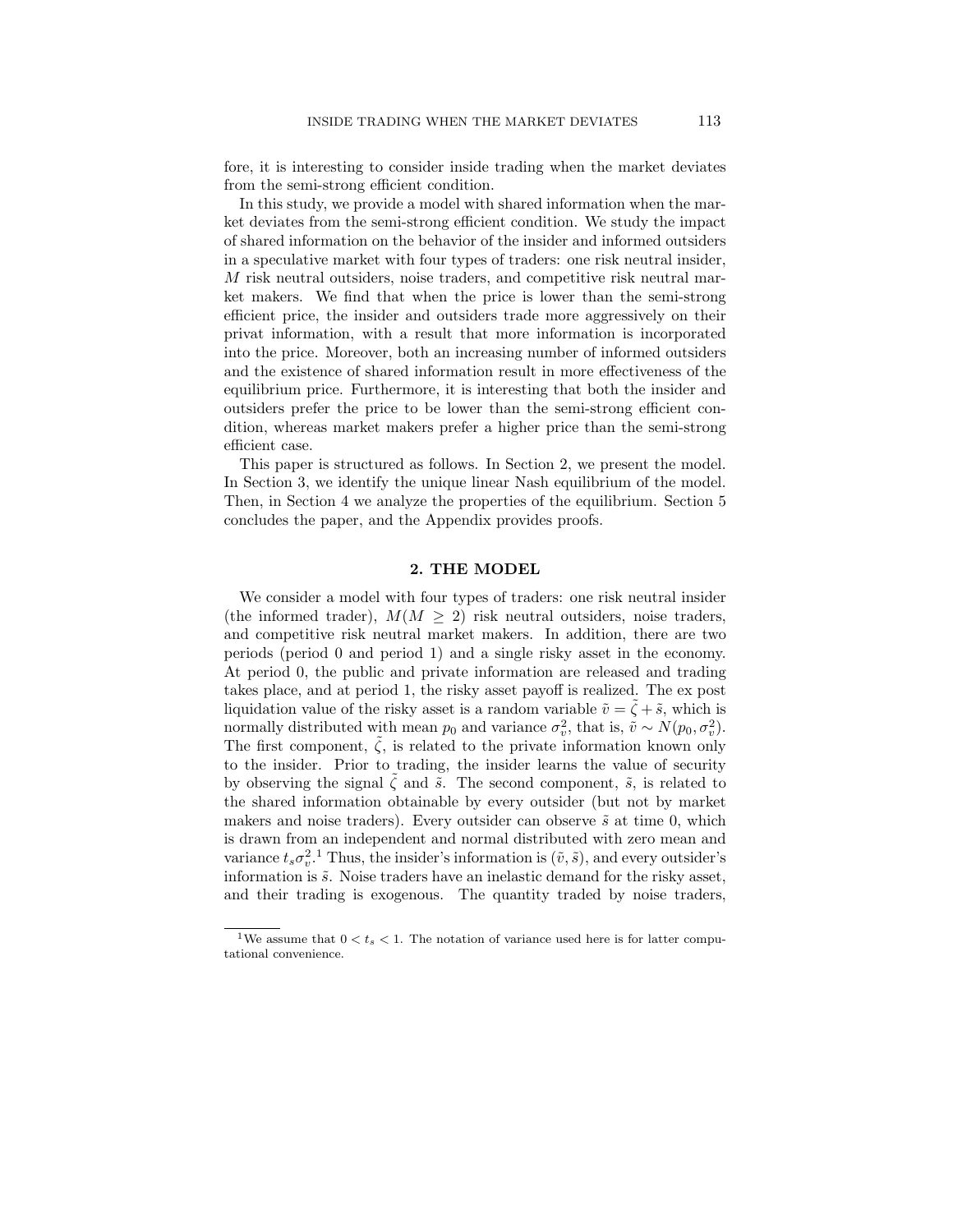denoted by  $\tilde{u}$ , is normally distributed with mean zero and variance  $\sigma_u^2$ . The random variables  $\zeta$ ,  $\tilde{u}$  and  $\tilde{s}$  are mutually independent.

The trading proceeds the same as in Kyle (1985). At period 0, the private information is announced. After receiving the information, the insider chooses his/her trading strategy by submitting an order  $\tilde{x} = X(\tilde{v}, \tilde{s})$ , and each outsider  $i \in \{1, ..., M\}$  chooses his/her trading strategy by submitting an order  $\tilde{y}_i = Y_i(\tilde{s})$ . In addition, the trading volume of noise traders,  $\tilde{u}$ , is realized. The insider and every outsider choose the quantity they trade based on their information. When doing so, they can observe their individual information but do not know  $\tilde{u}$  and the others' quantities traded. The market makers observe the total order  $\tilde{y} = \tilde{x} + \tilde{y}_1 + \tilde{y}_2 + \cdots + \tilde{y}_M + \tilde{u}$ but not each individual's order. After receiving the total order  $\tilde{y}$ , the market makers take the opposite side of the incoming order and set the price  $\tilde{p} = P(\tilde{y})$  of the risky asset in a bias semi-strong efficient way.<sup>2</sup> At period 1, the uncertainty is resolved and the risky asset payoff is realized. The structure of the economy is common knowledge. We will provide the definition of equilibrium in the following section.

## 3. THE UNIQUE LINEAR EQUILIBRIUM

In this section, we present the equilibrium concept of the model and state the existence of a unique linear equilibrium.

A strategy for the informed insider is given by a measurable function  $X: \mathbb{R}^2 \to \mathbb{R}$ , which determines his/her market order as a function of the insider's observable information. For a given strategy  $X$ , the insider's corresponding demand of the asset will be  $\tilde{x} = X(\tilde{v}, \tilde{s})$ .

For an outsider  $i \in \{1, \ldots, M\}$ , the strategy is given by a measurable function  $Y_i: R \to R$ , which specifies his/her market order as a function of the outsider's available information. For a given strategy  $Y_i$ , let  $\tilde{y}_i = Y_i(\tilde{s})$ . A strategy combination  $(X, Y_1, Y_2, \ldots, Y_M)$  determines the order flow as

$$
\tilde{y} = \tilde{x} + \tilde{y}_1 + \tilde{y}_2 + \cdots + \tilde{y}_M + \tilde{u}.
$$

The market makers observe the realization of the order flow but not of any of its components, and they engage in a competitive auction to serve the order flow. The outcome of this competition is described by a measurable function  $P: R \to R$ , which specifies the pricing rule that bring them zero expected profit. Given  $(P, X, Y_1, Y_2, \ldots, Y_n)$ , denote  $\tilde{p} = P(\tilde{y})$  and let  $\tilde{\pi}(X,P) = (\tilde{v} - \tilde{p})\tilde{x}$  and  $\tilde{\pi}_i(Y_i, P) = (\tilde{v} - \tilde{p})\tilde{y}_i$  denote the resulting trading profit of the insider and that of the ith outsider, respectively.

<sup>&</sup>lt;sup>2</sup>It is worth noting that the expected profit of market makers is not zero. We will present the analysis in section 4.3.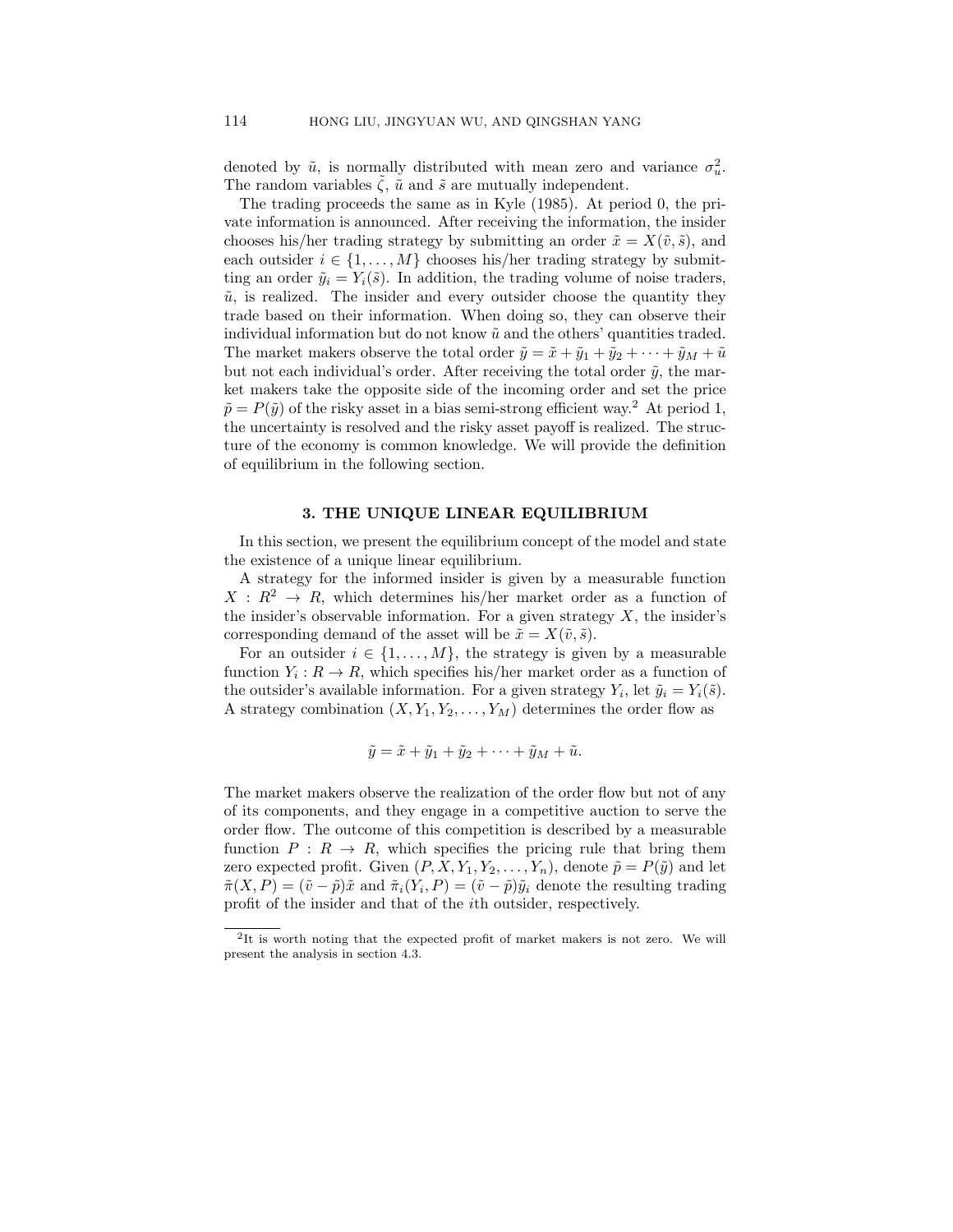DEFINITION 3.1.  $(P, X, Y_1, Y_2, \ldots, Y_M)$  is an equilibrium for the oneshot model if

(1) Profit maximization: For any alternate trading strategy  $X'$  of the insider,

$$
E[\tilde\pi(X,P)|\tilde v,\tilde s]\geq E[\tilde\pi(X',P)|\tilde v,\tilde s].
$$

For any alternate trading strategy  $Y_i'$  of outsider i,

$$
E[\tilde{\pi}_i(Y_i, P)|\tilde{s}] \ge E[\tilde{\pi}_i(Y_i', P)|\tilde{s}],
$$

where  $i = 1, 2, \ldots, M$ .

(2) Bias semi-efficient market efficiency:  $P(\tilde{y}) = (1 + k)E(\tilde{v}|\tilde{y})$ , where k is an exogenous variable.

DEFINITION 3.2. We consider an equilibrium to be a linear equilibrium if the strategy functions  $X, Y_i, i = 1, ..., M$ , and P are all affine functions. That is, there exist constants  $a, b_i, c, \alpha, \beta, \gamma_i$ , and  $\lambda$  such that

$$
\tilde{x} = X(\tilde{v}, \tilde{s}) = a + \alpha \tilde{v} + \beta \tilde{s},\tag{1}
$$

$$
\tilde{y}_i = Y_i(\tilde{s}) = b_i + \gamma_i \tilde{s}, \ i = 1, \dots, M,
$$
\n(2)

$$
\tilde{p} = P(\tilde{y}) = (1 + k)(c + \lambda \tilde{y}).\tag{3}
$$

We focus on the linear Nash equilibrium to avoid technical inconvenience due to problems associated with higher-order expectation (forecast the forecast of others and so on), and we find the equilibrium satisfying the following:

THEOREM 1. When  $k > \frac{-(M+2)^2 + M^2 t_s}{2(M+2)^2 + 2M(M+2)t_s}$ ,<sup>3</sup> there exists a unique linear Nash equilibrium given by Eqs.  $(1)-(3)$ , where

$$
a = -\frac{1+2k}{2\lambda(1+k)}p_0,
$$
\n<sup>(4)</sup>

$$
b_i = -\frac{k}{\lambda(1+k)}p_0,\tag{5}
$$

<sup>3</sup>The inequality condition ensures that the degree of the deviation is not so big for the equilibrium to exist.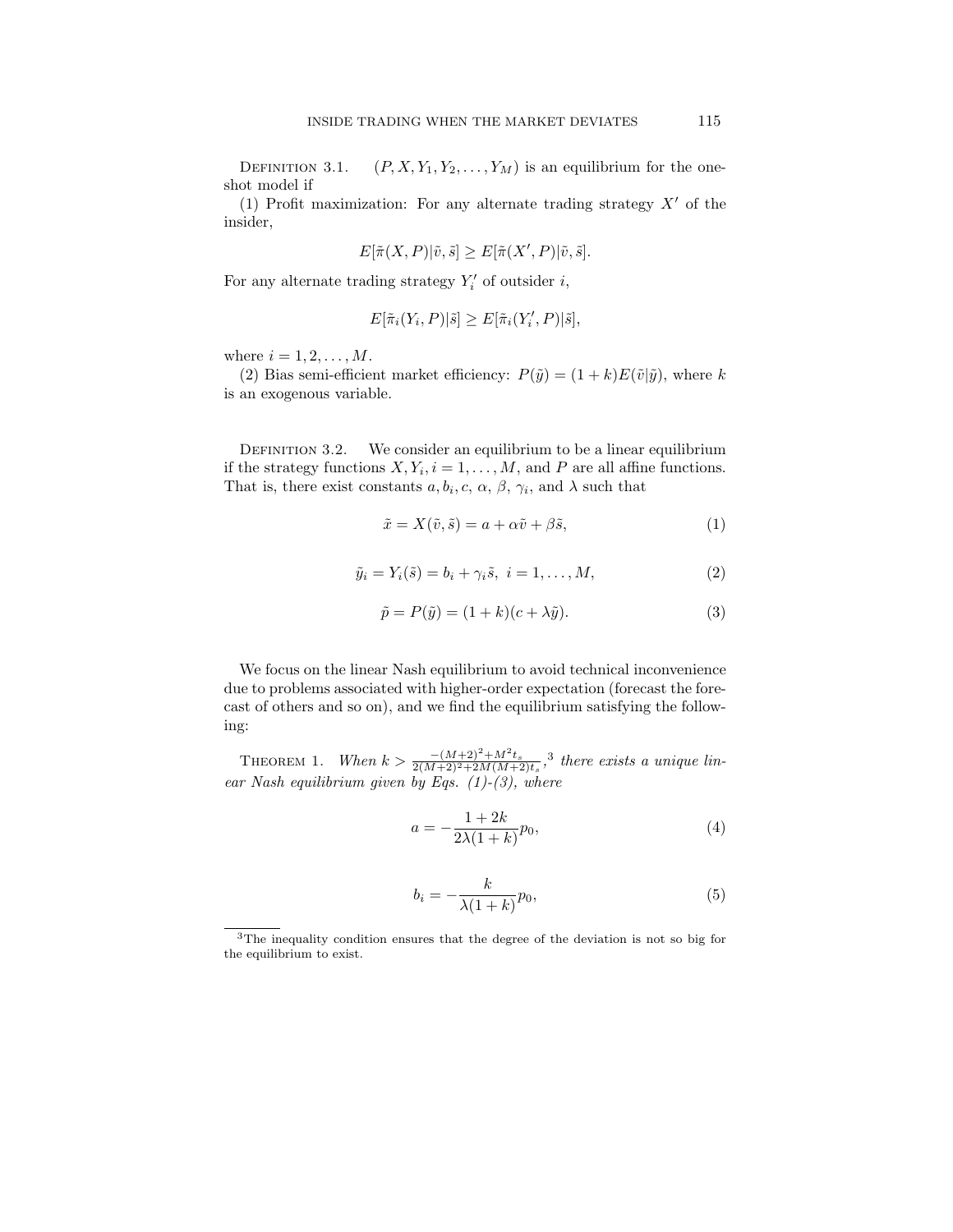$$
c = \frac{1 + (M+2)k}{1+k} p_0,
$$
\n<sup>(6)</sup>

$$
\alpha = \frac{1}{2\lambda(1+k)},\tag{7}
$$

$$
\beta = -\frac{M}{2\lambda(1+k)(M+2)},\tag{8}
$$

$$
\gamma_i = \frac{1}{\lambda (M+2)(1+k)},\tag{9}
$$

$$
\lambda = \frac{\sigma_v}{2\sigma_u(1+k)(M+2)} \sqrt{(M+2)^2(1+2k) + (2kM^2 + 4Mk - M^2)t_s},
$$
\n(10)\n
$$
\tilde{y} = \tilde{x} + \tilde{y}_1 + \tilde{y}_2 + \dots + \tilde{y}_M + \tilde{u}.
$$

The proof of this theorem is presented in the appendix.

#### 4. PROPERTIES OF THE LINEAR EQUILIBRIUM

In this section, we analyze the effect of the exogenous variables on trading behavior, pricing rule, profits of the traders, and market depth. The information role of the asset price is also investigated.

#### 4.1. Trading intensity and market depth

Eqs. (7) and (8) imply that  $\alpha > 0$ ,  $\beta < 0$ , which means that the insider puts a positive weight on private information  $\tilde{v}$  but a negative weight on shared information  $\tilde{s}$ . Moreover, from Eqs. (7)-(9) we also get  $\alpha$  +  $\beta = \gamma_i$ . As  $\tilde{v} = \tilde{\zeta} + \tilde{s}$  and the insider observes information  $(\tilde{v}, \tilde{s})$ , we can equivalently say that the insider knows  $(\tilde{\zeta}, \tilde{s})$ . The equilibrium trading strategy of the insider can also be expressed as the sum of independent parts,  $\tilde{x} = X(\tilde{\zeta}, \tilde{s}) = a + (\alpha + \beta)\tilde{s} + \alpha\tilde{\zeta}$ . This means that the insider and every outsider put the same positive weight  $\gamma_i$  on shared information  $\tilde{s}$ . The insider trades in this way to camouflage the trading on private information.

From the expressions of  $\gamma_i$  and  $\lambda$  in Theorem 1, we have

$$
\gamma_i = \frac{2\sigma_u}{\sigma_v \sqrt{(M+2)^2(1+2k) + (2kM^2 - M^2 + 4Mk)t_s}}.
$$

The quantity  $\frac{1}{\lambda}$  measures the "depth" of the market, that is, the order flow necessary to induce the price to rise or fall by one unit.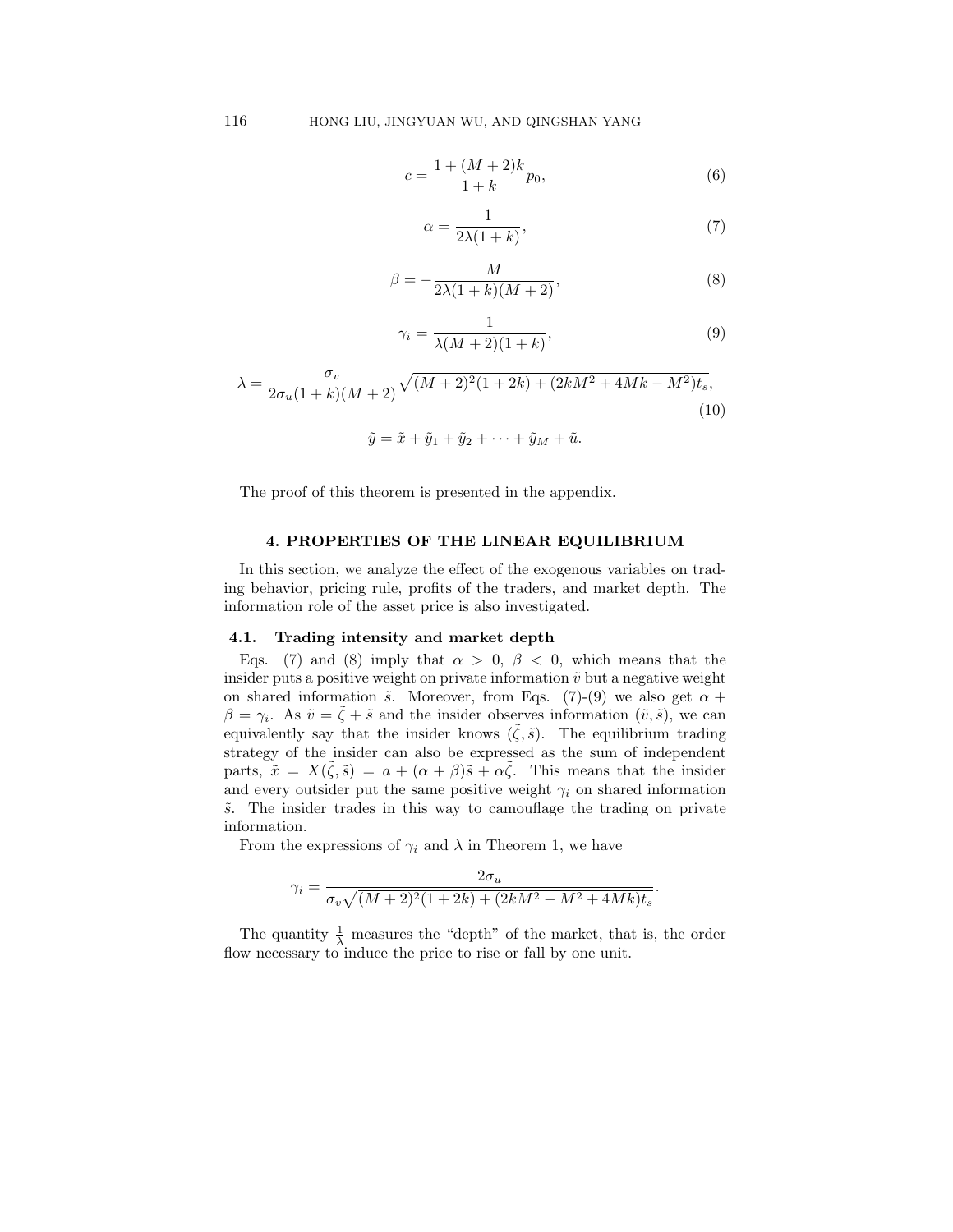From the expressions of  $\alpha$ ,  $\lambda$  and  $\eta$  in Theorem 1, it is easy to see the following proposition.

PROPOSITION 1. The comparative statics about variables related to trading intensities and market depth are presented as follows. (1)

$$
\frac{\partial \alpha}{\partial M} \begin{cases} < 0 & \text{if } k > \frac{M}{M+2}, \\ > 0 & \text{if } \frac{-(M+2)^2 + M^2 t_s}{2(M+2)^2 + 2M(M+2)t_s} < k \le \frac{M}{M+2}. \end{cases} \tag{11}
$$

$$
\frac{\partial \alpha}{\partial t_s} \begin{cases} < 0 & \text{if } k > \frac{M}{2(M+2)},\\ > 0 & \text{if } \frac{-(M+2)^2 + M^2 t_s}{2(M+2)^2 + 2M(M+2)t_s} < k \le \frac{M}{2(M+2)}. \end{cases} \tag{12}
$$

In addition,

$$
\frac{\partial \alpha}{\partial k} < 0, \qquad \frac{\partial \alpha}{\partial \sigma_u} > 0, \qquad \frac{\partial \alpha}{\partial \sigma_v} < 0. \tag{13}
$$

(2)

$$
\frac{\partial \lambda}{\partial M} \begin{cases} > 0 & \text{if } k > \frac{M}{M+2}, \\ \leq 0 & \text{if } \frac{-(M+2)^2 + M^2 t_s}{2(M+2)^2 + 2M(M+2)t_s} < k \leq \frac{M}{M+2}. \end{cases}
$$
(14)

$$
\frac{\partial \lambda}{\partial t_s} \begin{cases} > 0 & \text{if } k > \frac{M}{2(M+2)},\\ & \le 0 & \text{if } \frac{-(M+2)^2 + M^2 t_s}{2(M+2)^2 + 2M(M+2)t_s} < k \le \frac{M}{2(M+2)}. \end{cases} \tag{15}
$$

$$
\frac{\partial \lambda}{\partial k} \begin{cases}\n>0 & \text{if } \frac{-(M+2)^2 + M^2 t_s}{2(M+2)^2 + 2M(M+2)t_s} < k < \frac{2M t_s + 2M^2 t_s}{(M+2)^2 + M(M+2)t_s}, \\
\leq 0 & \text{if } k \geq \frac{2M t_s + 2M^2 t_s}{(M+2)^2 + M(M+2)t_s}.\n\end{cases} (16)
$$

In addition,

$$
\frac{\partial \lambda}{\partial \sigma_u} < 0, \qquad \frac{\partial \lambda}{\partial \sigma_v} > 0. \tag{17}
$$

(3)

$$
\frac{\partial \gamma_i}{\partial M} \begin{cases} < 0 & \text{if } k > \frac{Mt_s - (M+2)}{2(M+2) + 2(M+1)t_s}, \\ & \ge 0 & \text{if } \frac{-(M+2)^2 + M^2 t_s}{2(M+2)^2 + 2M(M+2)t_s} < k \le \frac{Mt_s - (M+2)}{2(M+2) + 2(M+1)t_s}. \end{cases} \tag{18}
$$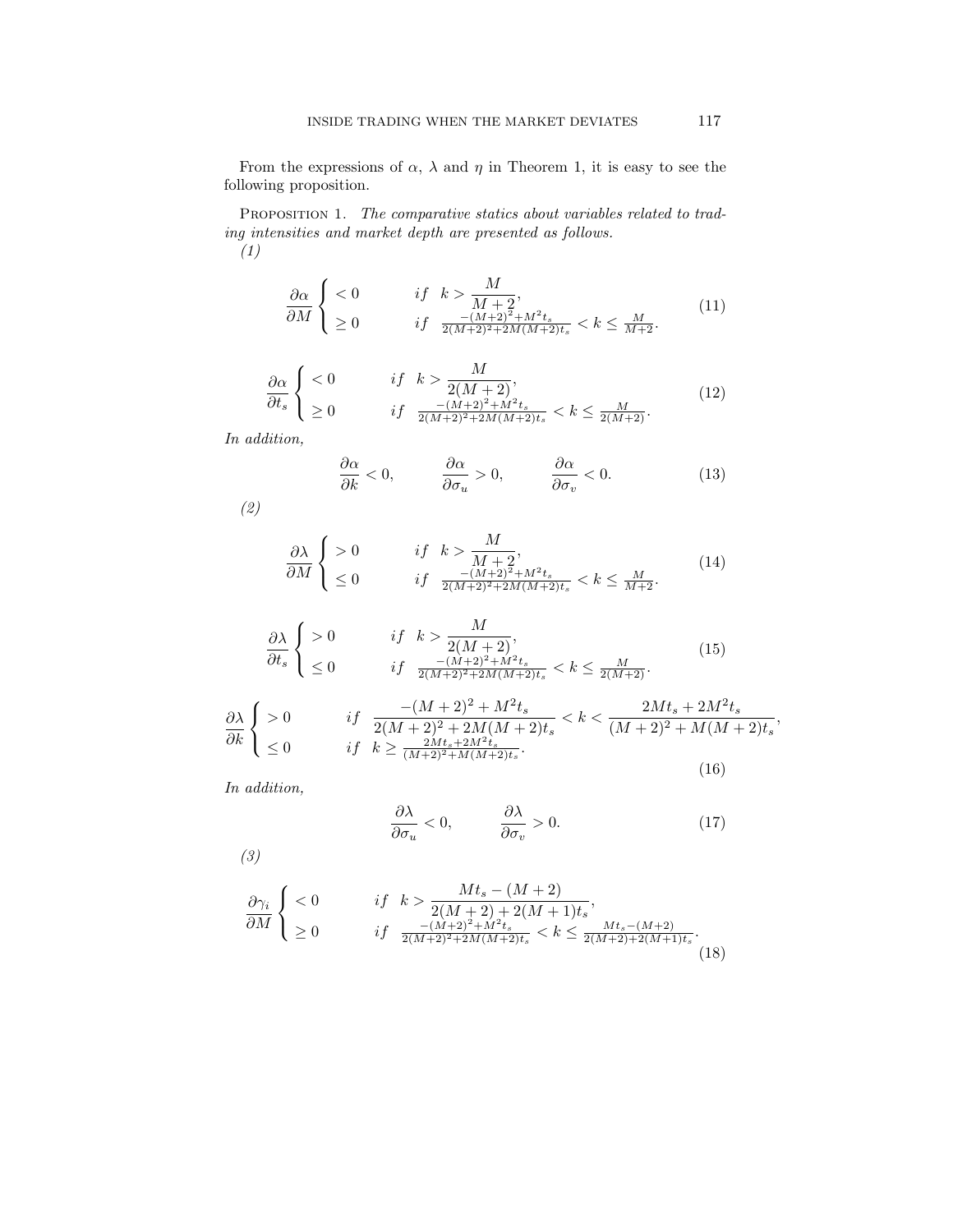$$
\frac{\partial \gamma_i}{\partial t_s} \begin{cases} < 0 & \text{if } k > \frac{M}{2(M+2)},\\ > 0 & \text{if } \frac{-(M+2)^2 + M^2 t_s}{2(M+2)^2 + 2M(M+2)t_s} < k \le \frac{M}{2(M+2)}. \end{cases} \tag{19}
$$

In addition,

$$
\frac{\partial \gamma_i}{\partial k} < 0, \qquad \frac{\partial \gamma_i}{\partial \sigma_u} > 0, \qquad \frac{\partial \gamma_i}{\partial \sigma_v} < 0. \tag{20}
$$

From the above proposition, we have the following: (1) In the equilibrium,  $\alpha$  and  $\gamma_i$  are all decreasing functions of k, which means that the lower the price is, the more aggressively the insider and outsiders trade on their private information. (2) The adverse selection, measured by  $\lambda$ , is decreasing with k when k is large enough  $(k \geq \frac{2Mt_s + 2M^2t_s}{(M+2)^2 + M(M+2)t_s})$ . (3) When  $k > \frac{M}{M+2}$ ,  $\alpha$  is a decreasing function of M, and when  $k > \frac{M}{2(M+2)}$ ,  $\alpha$  is a decreasing function of  $t_s$ .

Moreover, the insider's trading intensity on his/her private information and the insider and outsiders' trading intensities on the shared information all vary negatively with price derivation, variance of the asset's value, and variance of the noise volume. When the derivation is big enough, the insider's trading intensity on his/her private information and the insider and outsiders' trading intensities on the shared information all vary negatively with the number of informed outsiders and variance of shared information. The market depth varies positively with variance of the asset's value and negatively with variance of the noise volume. Additionally, when the deviation is big enough, the market depth varies positively with the number of informed outsiders and variance of shared information and negatively with the price deviation.

As the limit when  $t_s$  and k approach zero, we reach the model in Kyle (1985) with no outsiders. Note that as  $t_s$  approaches 0, the shared information and order from the outsiders simultaneously disappear. Our results then reduce to Theorem 1 of Kyle (1985).

#### 4.2. Information revelation

To obtain a measure of the informativeness of price, we define

$$
\Sigma_1 = var\{\tilde{v}|\tilde{p}\},\
$$

which is a measure of the residual information after information is incorporated into the price.

Let  $I(t_s, t_\epsilon) = var(\tilde{v}) - \Sigma_1$ . It, therefore, measures how much information has been incorporated into the equilibrium price. We have the following proposition.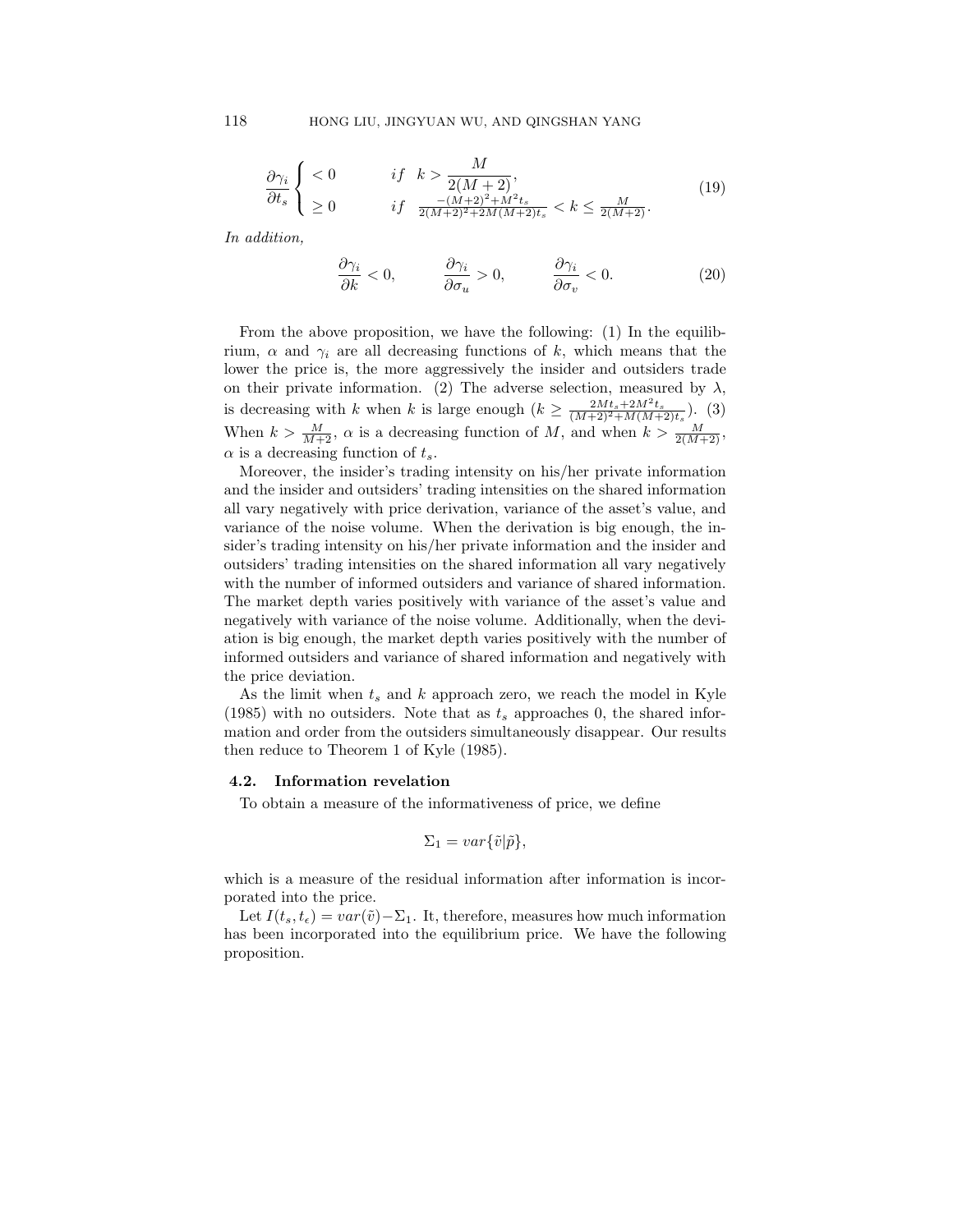PROPOSITION 2. In the equilibrium,

$$
I(t_s, k) = \frac{M + 2 + Mt_s}{2(M + 2)(1 + k)} \sigma_v^2.
$$

In particular, if there is no bias, that is,  $k = 0$ ,

$$
I(t_s, 0) = \frac{M + 2 + Mt_s}{2(M + 2)} \sigma_v^2.
$$

If there is no perfect shared information, that is,  $t_s = 0$ ,

$$
I(0,k) = \frac{\sigma_v^2}{2(1+k)}.
$$

Additionally,

$$
I(t_s, k) \begin{cases} \leq I(t_s, 0), & \text{if } k \geq 0, \\ & I(t_s, 0), & \text{if } \frac{-(M+2)^2 + M^2 t_s}{2(M+2)^2 + 2M(M+2)t_s} < k < 0, \end{cases}
$$

and  $I(t_s, k) > I(0, k)$  for all  $k > \frac{-(M+2)^2 + M^2 t_s}{2(M+2)^2 + 2M(M+2)t_s}$ .

*Proof.* See the appendix.

This proposition tells us that when  $t_s$  is fixed,  $I(t_s, k)$  is a decreasing function of  $k$ . This means that the lower the price is, the more information is revealed by the equilibrium price. This proposition also tells us that the existence of shared information and presence of outsiders all lead to more informativeness of the price. The bigger the size of the outsiders and/or variance of shared information is, the more information is revealed by the equilibrium price.

## 4.3. Profits of the insider and outsiders

Next, we consider the insider and outsiders' equilibrium profits and noise traders' expected loss. The results are given in the following two propositions.

PROPOSITION 3. In the equilibrium, the expected profit conditional on the information of the insider is

$$
E[\tilde{\pi}|\tilde{v} = v, \tilde{s} = s] = \frac{\sigma_u[(-1 - 2k)(M + 2)p_0 + (M + 2)v - Ms]^2}{2\sigma_v(M + 2)\sqrt{(M + 2)^2(1 + 2k) + (2M^2k + 4Mk - M^2)t_s}}
$$

.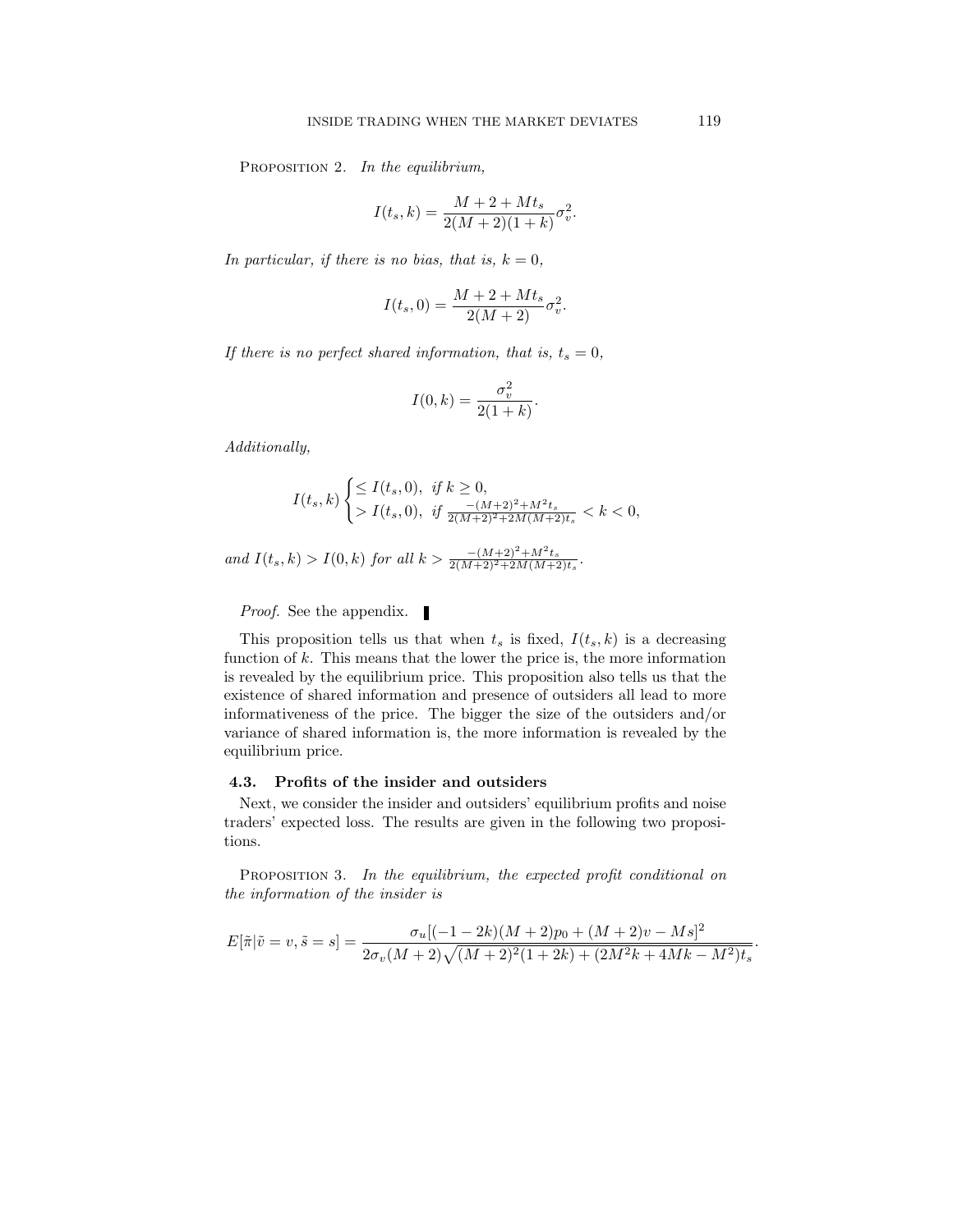Additionally, the expected profit conditional on the information of outsider  $i$   $(i = 1, \cdots, M)$  is

$$
E[\tilde{\pi}_i|\tilde{s}=s] = \frac{2\sigma_u \left[ -(M+2)kp_0 + s \right]^2}{\sigma_v (M+2)\sqrt{(M+2)^2(1+2k) + (2M^2k + 4Mk - M^2)t_s}}.
$$

Their ex-ante expected profits are, respectively,

$$
E[\tilde{\pi}] = \frac{\sigma_u[4k^2(M+2)^2p_0^2 + (M+2)^2(1-t_s)\sigma_v^2 + 4t_s\sigma_v^2]}{2\sigma_v(M+2)\sqrt{(M+2)^2(1+2k) + (2M^2k + 4Mk - M^2)t_s}}
$$

,

and

$$
E[\tilde{\pi}_i] = \frac{2\sigma_u \left[ (M+2)^2 k^2 p_0^2 + t_s \sigma_v^2 \right]}{\sigma_v (M+2) \sqrt{(M+2)^2 (1+2k) + (2M^2k + 4Mk - M^2)t_s}}.
$$

The ex-ante expected loss of noise traders is

$$
E[\tilde{L}] = \lambda (1+k)\sigma_u^2 = \frac{\sigma_v \sigma_u}{2(M+2)} \sqrt{(M+2)^2 (1+2k) + (2M^2k + 4Mk - M^2)t_s}.
$$

The expected profit of market makers is

$$
E[\pi_M] = \frac{k\sigma_u \left[ -2k(M+1)(M+2)p_0^2 + (M+2)\sigma_v^2 + Mt_s\sigma_v^2 \right]}{\sigma_v \sqrt{(M+2)^2(1+2k) + (2M^2k + 4Mk - M^2)t_s}}.
$$

Proof. See the appendix.

As to the comparative statics on the expected profits and loss, we have the following proposition.<sup>4</sup>

COROLLARY 1. The ex-ante expected profits of the insider,  $E[\tilde{\pi}]$ , and the outsiders,  $E[\tilde{\pi}_i](i=1,2\cdots,M)$ , are all decreasing functions of k. On the other hand, the ex-ante expected loss of noise traders and the ex-ante expected profits of market makers are all increasing functions of  $k$ .

From the above corollary, we learn that the insider and outsiders all prefer the price to be lower than the semi-strong efficient condition. However, noise traders will lose less money when the trading happens at a price lower than the semi-strong efficient price.

<sup>&</sup>lt;sup>4</sup>For computational convenience, we only give the analysis for the case of  $p_0 = 0$ .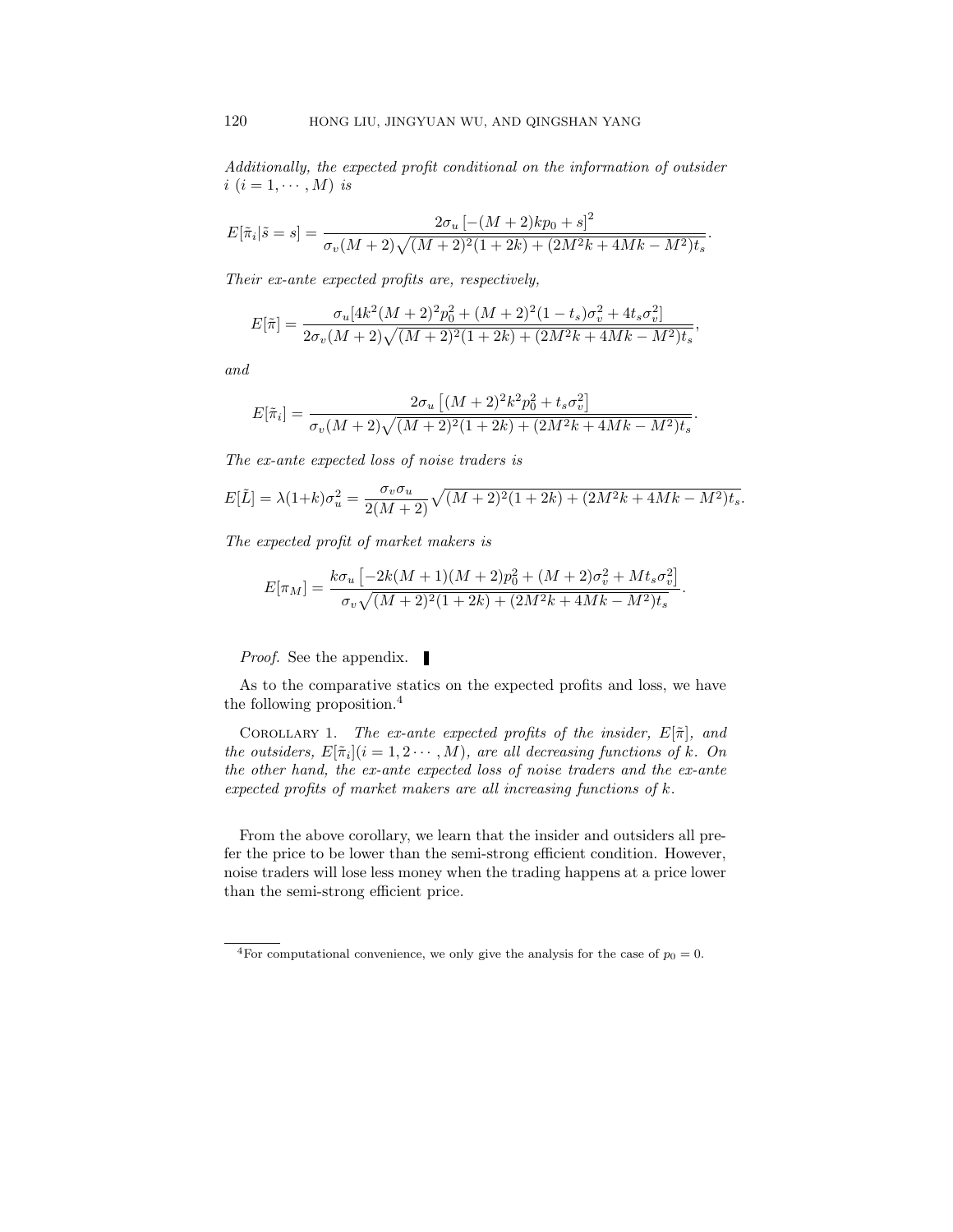## 5. CONCLUSION

We investigate Kyle's (1985) extended model with the setting of private and shared information and the semi-strong inefficient condition. Our analysis suggests that both an increasing number of informed outsiders and a price lower than the semi-strong efficient price result in more effectiveness of the equilibrium price. Moreover, both the insider and outsiders prefer the price to be lower than the semi-strong efficient condition, whereas market makers prefer a higher price than the semi-strong efficient case.

#### APPENDIX: PROOF

We first state a well known regression result that will used later.

**Lemma** 1. Let  $X_1$  and  $X_2$  have joint normal distribution,  $\begin{pmatrix} X_1 \\ Y_2 \end{pmatrix}$  $X_2$ ∼

 $N(\mu, \Sigma)$  with  $\mu = \begin{pmatrix} \mu_1 \\ \mu_2 \end{pmatrix}$  $\mu_2$  $\left( \sum_{11}^{\infty} \sum_{12}^{11} \sum_{22}^{12} \right)$ . Then the random variable  $X_1$  conditional on  $X_2$  has a normal distribution, and

$$
E[X_1|X_2] = \mu_1 + \Sigma_{12}\Sigma_{22}^{-1}(X_2 - \mu_2), Var(X_1|X_2) = \Sigma_{11} - \Sigma_{12}\Sigma_{22}^{-1}\Sigma_{21}.
$$

**Proof of theorem 1.** We conjecture that the linear equilibrium is given by

$$
\tilde{x} = X(\tilde{v}, \tilde{s}) = a + \alpha \tilde{v} + \beta \tilde{s},\tag{A.1}
$$

$$
\tilde{y}_i = Y_i(\tilde{s}) = b_i + \gamma_i \tilde{s}, \ i = 1, \cdots, M,
$$
\n(A.2)

$$
\tilde{p} = P(\tilde{y}) = (1 + k)(c + \lambda \tilde{y}),\tag{A.3}
$$

where the parameters  $a, b_i, c, \alpha, \beta, \gamma_i$  and  $\lambda$  are constants that need to be determined. We will identify the parameters and verify the conjecture.

Since  $\tilde{x}$  is a measurable function of  $\tilde{v}$  and  $\tilde{s}$ , the insider's expected profit conditional on his information is

$$
E[(\tilde{v} - \tilde{p})x|\tilde{v}, \tilde{s}]
$$
  
=  $E\{[\tilde{v} - (1 + k)c - (1 + k)\lambda(x + \tilde{y}_1 + \cdots + \tilde{y}_M + \tilde{u})]x|\tilde{v}, \tilde{s}\}$   
=  $E\{[\tilde{v} - (1 + k)c - (1 + k)\lambda x - (1 + k)\lambda \sum_{i=1}^{M} b_i - (1 + k)\lambda \sum_{i=1}^{M} \gamma_i \tilde{s}]x|\tilde{v}, \tilde{s}\}$   
=  $x[\tilde{v} - (1 + k)c - \lambda(1 + k)x - \lambda(1 + k)\sum_{i=1}^{M} b_i - \lambda(1 + k)(\sum_{i=1}^{M} \gamma_i)\tilde{s}].$  (A.4)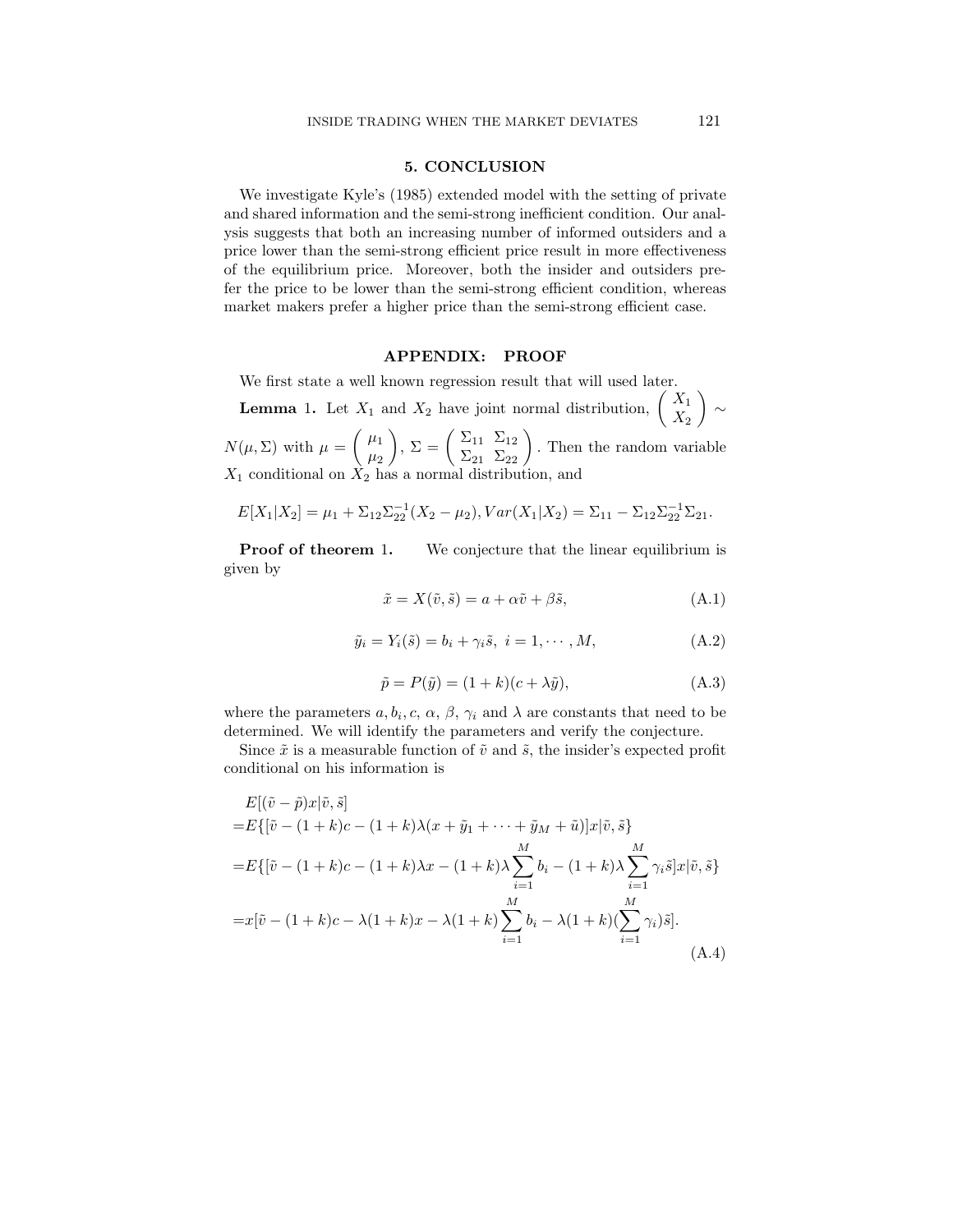By the first order condition, we have

$$
\tilde{x} = -\frac{c}{2\lambda} - \frac{1}{2} \sum_{i=1}^{M} b_i + \frac{1}{2\lambda(1+k)} \tilde{v} - \frac{1}{2} (\sum_{i=1}^{M} \gamma_i) \tilde{s}
$$
 (A.5)

and the second order condition is  $\lambda(1+k) > 0$ . Comparing (A.5) and (A.1), we have

$$
\begin{cases}\n a = -\frac{c}{2\lambda} - \frac{1}{2} \sum_{i=1}^{M} b_i, \\
 \alpha = \frac{1}{2\lambda(1+k)}, \\
 \beta = -\frac{1}{2} \left( \sum_{i=1}^{M} \gamma_i \right).\n\end{cases} (A.6)
$$

Since  $\tilde{y}_i$  is a measurable function of  $\tilde{s}$ , the outsider i's expected profit conditional on his information is

$$
E[(\tilde{v} - \tilde{p})y_i|\tilde{s}]
$$
  
=
$$
E\{[\tilde{v} - (1 + k)c - \lambda(1 + k)(\tilde{x} + y_i + \sum_{j \neq i} \tilde{y}_j + \tilde{u})]y_i|\tilde{s}\}
$$
  
=
$$
y_i\{[1 - \lambda(1 + k)\alpha]p_0 - (1 + k)c - \lambda(1 + k)a + [1 - \lambda(1 + k)\alpha]\tilde{s} - \lambda\beta(1 + k)\tilde{s} - \lambda(1 + k)\sum_{j \neq i} \tilde{y}_j - \lambda(1 + k)y_i\}.
$$
  
(A.7)

By the first order condition, we have

$$
\tilde{y}_i = \frac{1}{2\lambda(1+k)} \{ [1-\lambda(1+k)\alpha]p_0 - (1+k)c - \lambda(1+k)a + [1-\lambda(1+k)\beta - \lambda(1+k)\alpha]\tilde{s} \} - \frac{1}{2} \sum_{j \neq i} \tilde{y}_j, \ i = 1, ..., M.
$$
\n(A.8)

It is easy to see that this system of linear equations of  $\tilde{y}_1, \ldots, \tilde{y}_M$  has a unique solution.

By the symmetry, we immediately get that

$$
\tilde{y}_1 = \tilde{y}_2 = \dots = \tilde{y}_M
$$
\n
$$
= \frac{1}{(M+1)(1+k)\lambda} \left\{ [1 - \lambda(1+k)\alpha]p_0 - (1+k)c - \lambda(1+k)a + [1 - \lambda(1+k)\beta - \lambda(1+k)\alpha]\tilde{s} \right\}.
$$
\n(A.9)

And the second order condition is  $\lambda(1 + k) > 0$ . Comparing  $(A.9)$  and  $(A.2)$ , we have

$$
\begin{cases}\nb_i = \frac{[1 - \lambda(1 + k)\alpha]p_0 - (1 + k)c - \lambda(1 + k)a}{(M + 1)\lambda(1 + k)},\\ \gamma_i = \frac{1 - \lambda\alpha(1 + k) - \lambda\beta(1 + k)}{(M + 1)\lambda(1 + k)}. \end{cases} (A.10)
$$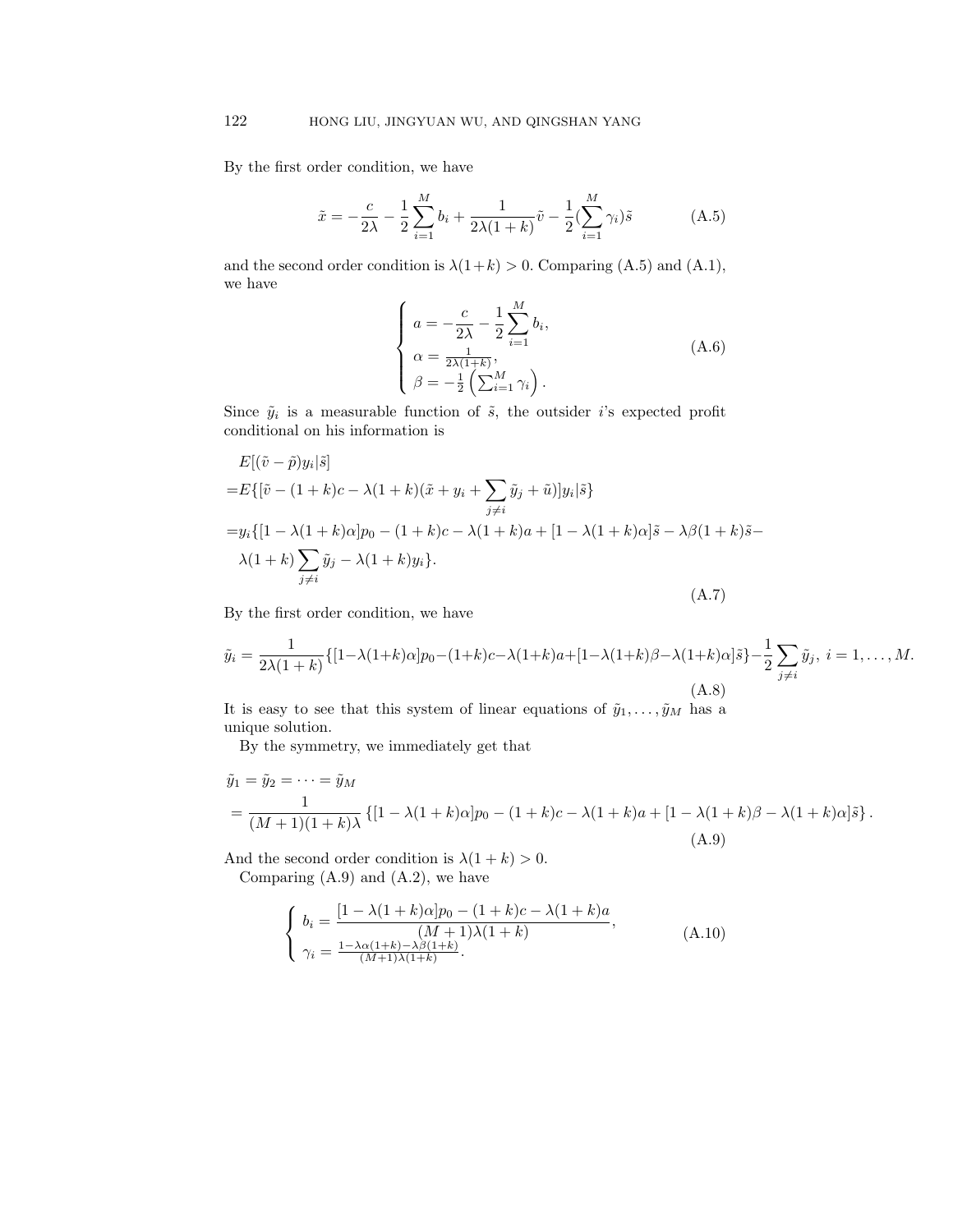for all  $i = 1, \dots, M$ .

Now by the semi-strong efficient condition of the market, we have

$$
P(\tilde{y}) = (1+k)E[\tilde{v}|\tilde{x} + \tilde{y}_1 + \dots + \tilde{y}_M + \tilde{u}]
$$
 (A.11)

From  $(A.1)$  and  $(A.2)$ , we know that

$$
\tilde{x} + \tilde{y}_1 + \dots + \tilde{y}_M + \tilde{u} = a + Mb_i + \alpha \tilde{\zeta} + (\alpha + \beta + M\gamma_i)\tilde{s} + \tilde{u}.
$$

Therefore

$$
\begin{pmatrix}\n\tilde{v} \\
\tilde{x} + \tilde{y}_1 + \dots + \tilde{y}_M + \tilde{u}\n\end{pmatrix} = \begin{pmatrix}\n\tilde{v} \\
a + Mb_i + \alpha \tilde{\zeta} + (\alpha + \beta + M\gamma_i)\tilde{s} + \tilde{u}\n\end{pmatrix}
$$
\n
$$
\sim N \left( \begin{pmatrix}p_0 \\
a + Mb_i + \alpha p_0\n\end{pmatrix}, \begin{pmatrix}\n\Sigma_{11} & \Sigma_{12} \\
\Sigma_{21} & \Sigma_{22}\n\end{pmatrix} \right),
$$
\n(A.12)

where

$$
\Sigma_{11} = \sigma_v^2,
$$
  
\n
$$
\Sigma_{12} = \Sigma_{21} = [\alpha(1 - t_s) + (\alpha + \beta + M\gamma_i)t_s]\sigma_v^2,
$$
  
\n
$$
\Sigma_{22} = \alpha^2(1 - t_s)\sigma_v^2 + (\alpha + \beta + M\gamma_i)^2t_s\sigma_v^2 + \sigma_u^2,
$$

By Lemma 1, we have

$$
E(\tilde{v}|\tilde{x} + \tilde{y}_1 + \dots + \tilde{y}_M + \tilde{u}) = p_0 + \frac{[\alpha(1 - t_s) + (\alpha + \beta + M\gamma_i)t_s]\sigma_v^2}{\alpha^2(1 - t_s)\sigma_v^2 + (\alpha + \beta + M\gamma_i)^2t_s\sigma_v^2 + \sigma_u^2}(\tilde{y} - a - Mb_i - \alpha p_0)
$$
\n(A.13)

So we get

$$
\begin{cases}\nc = p_0 - \lambda a - \lambda M b_i - \lambda \alpha p_0, \\
\lambda = \frac{[\alpha(1 - t_s) + (\alpha + \beta + M \gamma_i)t_s]\sigma_v^2}{\alpha^2 (1 - t_s)\sigma_v^2 + (\alpha + \beta + M \gamma_i)^2 t_s \sigma_v^2 + \sigma_u^2}\n\end{cases} (A.14)
$$

From  $(A.6)$  and  $(A.10)$  we have

$$
\alpha = \frac{1}{2\lambda(1+k)}, \quad \gamma_i = \frac{1}{\lambda(1+k)(M+2)}, \quad \beta = -\frac{M}{2\lambda(1+k)(M+2)}.
$$
\n(A.15)

(A.6), (A.10) and (A.14) imply

$$
a = -\frac{1+2k}{2\lambda(1+k)}p_0,
$$
 (A.16)

$$
b_i = -\frac{k}{\lambda(1+k)}p_0,\tag{A.17}
$$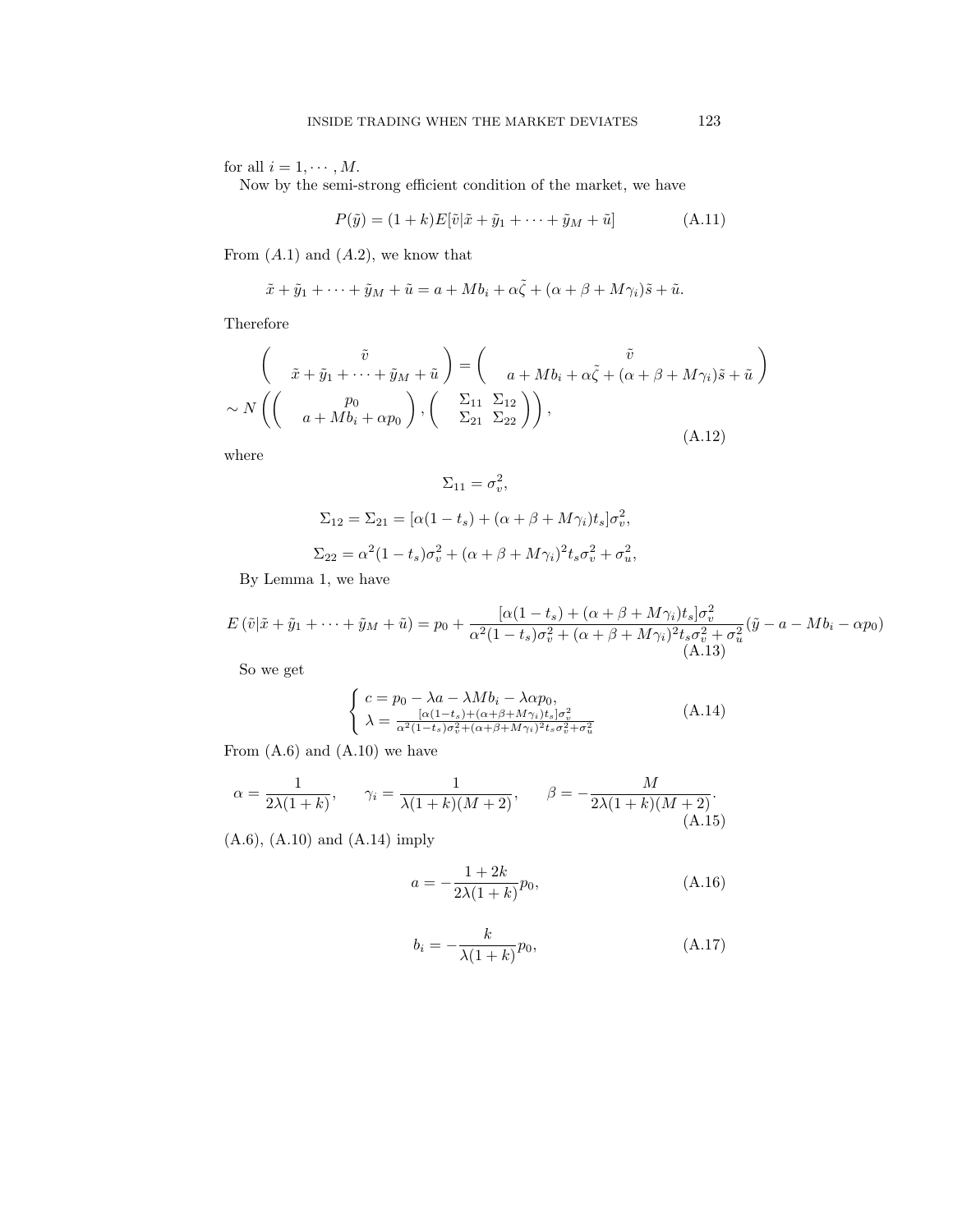$$
c = \frac{1 + (M+2)k}{1+k}p_0,
$$
 (A.18)

for all  $i = 1, \cdots, M$ .

Substituting (A.15) into (A.14),

$$
\lambda^{2}(1+k)^{2} = \frac{\sigma_{v}^{2}}{\sigma_{u}^{2}} \left\{ \frac{1+2k}{4} (1-t_{s}) + \frac{(M+1)(1+Mk+2k)}{(M+2)^{2}} t_{s} \right\}.
$$
 (A.19)

The above equation has the solution only when

$$
\frac{1+2k}{4}(1-t_s)+\frac{(M+1)(1+Mk+2k)}{(M+2)^2}t_s>0
$$

i.e.,

$$
k > \frac{-(M+2)^2 + M^2 t_s}{2(M+2)^2 + 2M(M+2)t_s}.
$$
 (A.20)

Taking into account of the second order condition of the insider's optimization problem, we get

$$
\lambda = \frac{\sigma_v}{(1+k)\sigma_u} \sqrt{\frac{1+2k}{4} (1-t_s) + \frac{(M+1)(1+Mk+2k)}{(M+2)^2} t_s}
$$
  
= 
$$
\frac{\sigma_v}{2(1+k)\sigma_u(M+2)} \sqrt{(M+2)^2 (1+2k) + (2M^2k + 4Mk - M^2) t_s}.
$$
(A.21)

Now we complete the proof.

Proof of Proposition 1. Since

$$
\alpha = \frac{1}{2\lambda(1+k)} = \frac{\sigma_u(M+2)}{\sigma_v} \frac{1}{\sqrt{(M+2)^2(1+2k) + (2M^2k + 4Mk - M^2)t_s}},
$$

$$
\lambda = \frac{\sigma_v}{2(1+k)\sigma_u(M+2)}\sqrt{(M+2)^2(1+2k) + (2M^2k + 4Mk - M^2)t_s},
$$

$$
\gamma_i = \frac{2\sigma_u}{\sigma_v \sqrt{(M+2)^2(1+2k)+(2kM^2-M^2+4Mk)t_s}},
$$

it is easy to know that

$$
\frac{\partial \alpha}{\partial k} < 0, \qquad \frac{\partial \alpha}{\partial \sigma_v} < 0, \qquad \frac{\partial \alpha}{\partial \sigma_u} > 0,
$$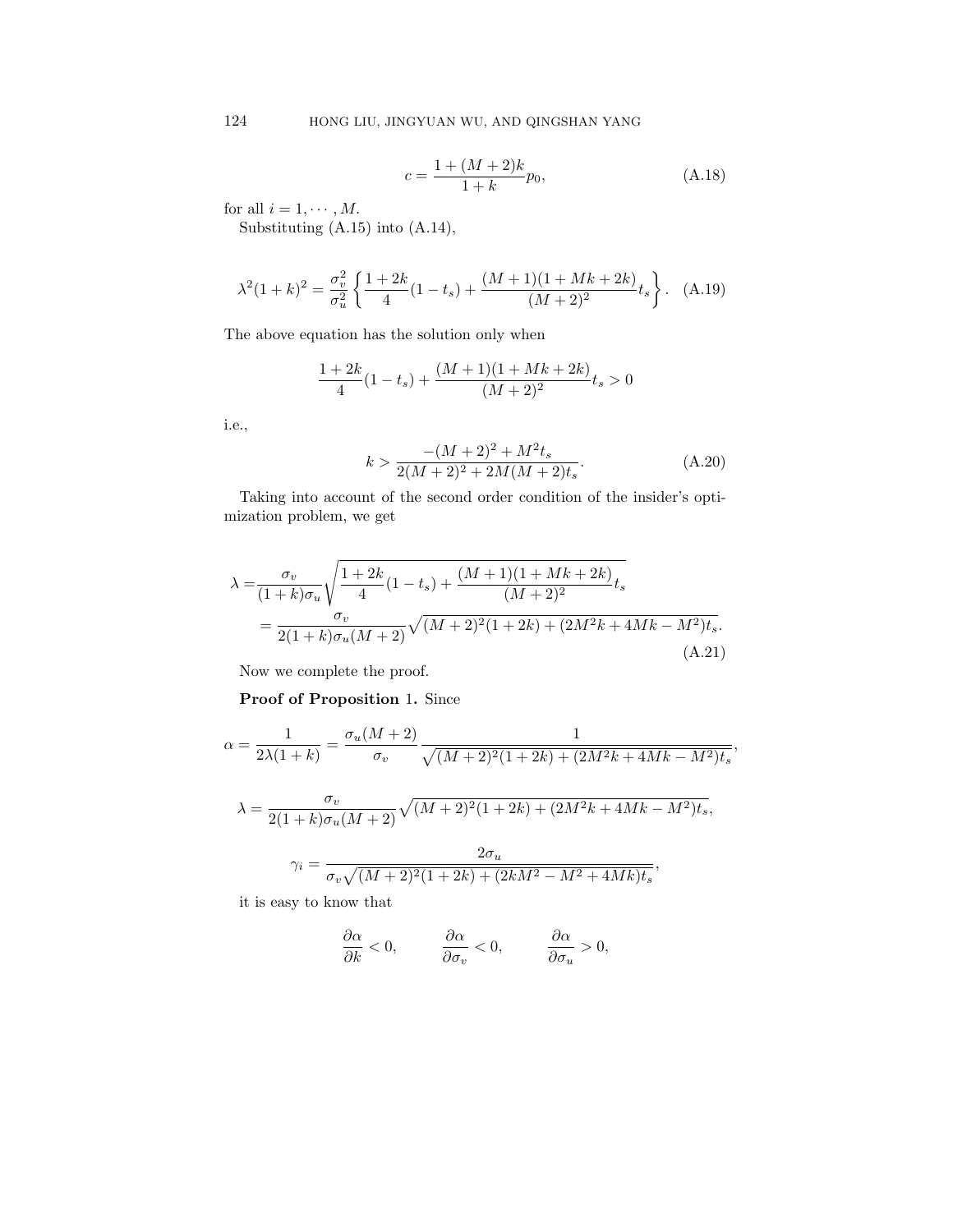$$
\frac{\partial \lambda}{\partial \sigma_v} > 0, \qquad \frac{\partial \lambda}{\partial \sigma_u} > 0
$$

$$
\frac{\partial \gamma_i}{\partial k} < 0, \qquad \frac{\partial \gamma_i}{\partial \sigma_v} < 0, \qquad \frac{\partial \gamma_i}{\partial \sigma_u} > 0,
$$
and if  $2M^2k + 4Mk - M^2 > 0$ , i.e.,  $k > \frac{M}{2(M+2)}$ ,

$$
\frac{\partial \alpha}{\partial t_s} < 0, \qquad \frac{\partial \lambda}{\partial t_s} > 0, \qquad \frac{\partial \gamma_i}{\partial t_s} < 0.
$$

Also,

$$
\frac{\partial\alpha}{\partial M}=\frac{\sigma_u(-2kM-4k+2M)t_s}{\sigma_v[\sqrt{(M+2)^2(1+2k)+(2M^2k+4Mk-M^2)t_s}]^3},
$$

$$
\label{eq:1} \begin{split} \frac{\partial \lambda}{\partial M}=&\frac{\sigma_v(2kM+4k-2M)t_s}{2\sigma_u(1+k)(M+2)^2\sqrt{(M+2)^2(1+2k)+(2M^2k+4Mk-M^2)t_s}},\\ \frac{\partial \gamma_i}{\partial M}=&\frac{2\sigma_u[2(M+2)(1+2k)+(4kM+4k-2M)t_s}{\sigma_v[(M+2)^2(1+2k)+(2M^2k+4Mk-M^2)t_s]}. \end{split}
$$

From  $(A.21)$ , it is easy to know that

$$
\frac{\partial \lambda}{\partial k} = \frac{\sigma_v[-k(M+2)^2 + (2M^2 + 2M - kM^2 - 2Mk)t_s]}{2\sigma_u(1+k)^2(M+2)\sqrt{(M+2)^2(1+2k) + (2M^2k + 4Mk - M^2)t_s}}.
$$
\n(a.22)  
\nso  $\frac{\partial \lambda}{\partial k} > 0$  if  $-k(M+2)^2 + (2M^2 + 2M - kM^2 - 2Mk)t_s > 0$ , i.e.,  
\n $k < \frac{2Mt_s + 2M^2t_s}{(M+2)^2 + M(M+2)t_s}$ . Now the rest of the proof is straightforward.

Proof of Proposition 2. Since

$$
\tilde{p} = (1 + k)[c + \lambda a + \lambda M b_i + \lambda \alpha \tilde{v} + (\lambda \beta + \lambda M \gamma_i)\tilde{s} + \lambda \tilde{u}],
$$

by Lemma 1, we have

$$
var(\tilde{v}|\tilde{p}) = \sigma_v^2 - \frac{(\alpha + \beta t_s + M\gamma_i t_s)^2 \sigma_v^4}{\alpha^2 (1 - t_s)\sigma_v^2 + (\beta + \alpha + M\gamma_i)^2 t_s \sigma_v^2 + \sigma_u^2}.
$$

Substitute the expression of  $\beta$ ,  $\theta$ ,  $\delta_i$ ,  $\gamma_i$ ,  $\eta$  and  $\lambda$  in Theorem 1 into the above equation, we have

$$
I(t_s,k) = \frac{(M+2-Mt_s+2Mt_s)^2\sigma_v^4}{(M+2)^2(1-t_s)\sigma_v^2+4(M+1)^2t_s\sigma_v^2+4\lambda^2(1+k)^2(M+2)^2\sigma_u^2}.
$$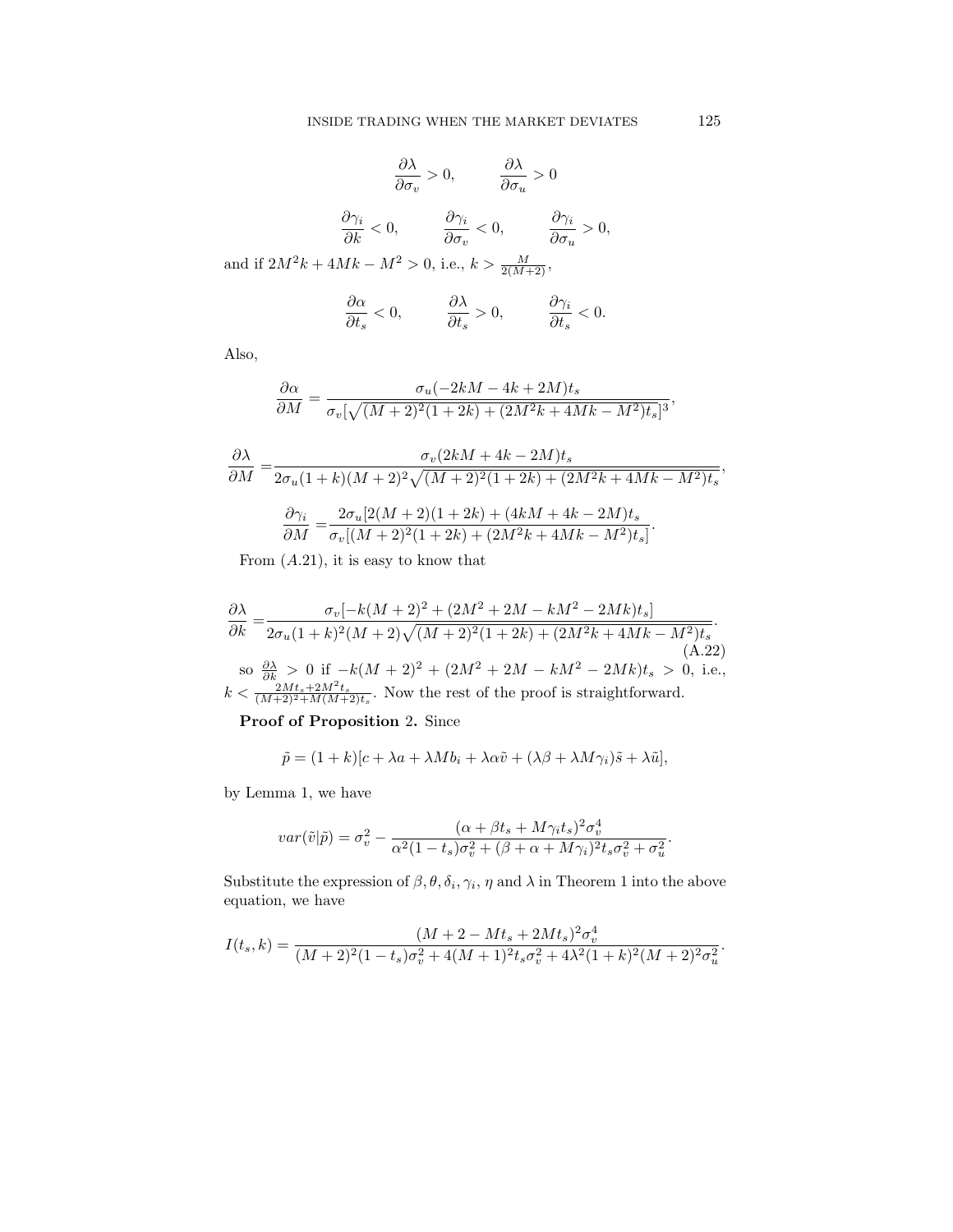Substitute the expression of  $\lambda$  into the above, we have

$$
I(t_s, k) = \frac{(M + 2 + Mt_s)\sigma_v^2}{2(M + 2)(1 + k)}.
$$

$$
I(t_s, k) - I(0, k) = \frac{(M + 2 + Mt_s)\sigma_v^2}{2(M + 2)(1 + k)} - \frac{\sigma_v^2}{2(1 + k)}
$$

$$
= \frac{Mt_s}{2(1 + k)(M + 2)}\sigma_v^2 > 0.
$$

so  $I(t_s, k) > I(0, k)$ .

$$
I(t_s, k) - I(t_s, 0) = \frac{(M + 2 + Mt_s)\sigma_v^2}{2(M + 2)(1 + k)} - \frac{(M + 2 + Mt_s)\sigma_v^2}{2(M + 2)}
$$
  
= 
$$
-\frac{(M + 2 + Mt_s)k}{2(1 + k)(M + 2)}\sigma_v^2.
$$

Now the rest of the proof is straightforward.

Proof of Proposition 3. From Theorem 1 and Equation (A.4), the condition expected profit of the insider is

$$
E[\tilde{\pi}|\tilde{v} = v, \tilde{s} = s] = E[(\tilde{v} - \tilde{p})\tilde{x}|\tilde{v} = v, \tilde{s} = s]
$$
  
\n
$$
= [a + \alpha v + \beta s][v - (1 + k)c - \lambda(1 + k)a - \lambda(1 + k)\alpha v - \lambda(1 + k)\beta s - \lambda(1 + k)Mb_i - \lambda(1 + k)M\gamma_i s]
$$
  
\n
$$
= \left[\frac{-1 - 2k}{2\lambda(1 + k)}p_0 + \frac{1}{2\lambda(1 + k)}v - \frac{M}{2\lambda(1 + k)(M + 2)}s\right]
$$
  
\n
$$
\left[v - (1 + (M + 2)k)p_0 + \frac{1 + 2k}{2}p_0 - \frac{1}{2}v + \frac{M}{2(M + 2)}s + Mkp_0 - \frac{M}{M + 2}s\right]
$$
  
\n
$$
= \frac{1}{4\lambda(1 + k)(M + 2)^2} [(-1 - 2k)(M + 2)p_0 + (M + 2)v - Ms]^2
$$
  
\n
$$
= \frac{\sigma_u[(-1 - 2k)(M + 2)p_0 + (M + 2)v - Ms]^2}{2\sigma_v(M + 2)\sqrt{(M + 2)^2(1 + 2k) + (2M^2k + 4Mk - M^2)t_s}}.
$$

Hence

$$
E[\tilde{\pi}] = \frac{\sigma_u[(1+2k)^2(M+2)^2p_0^2 + (M+2)^2((1-t_s)\sigma_v^2 + p_0^2) + 4t_s\sigma_v^2 + 2(-1-2k)(M+2)^2p_0^2]}{2\sigma_v(M+2)\sqrt{(M+2)^2(1+2k) + (2M^2k + 4Mk - M^2)t_s}}
$$
  
= 
$$
\frac{\sigma_u[4k^2(M+2)^2p_0^2 + (M+2)^2(1-t_s)\sigma_v^2 + 4t_s\sigma_v^2]}{2\sigma_v(M+2)\sqrt{(M+2)^2(1+2k) + (2M^2k + 4Mk - M^2)t_s}}.
$$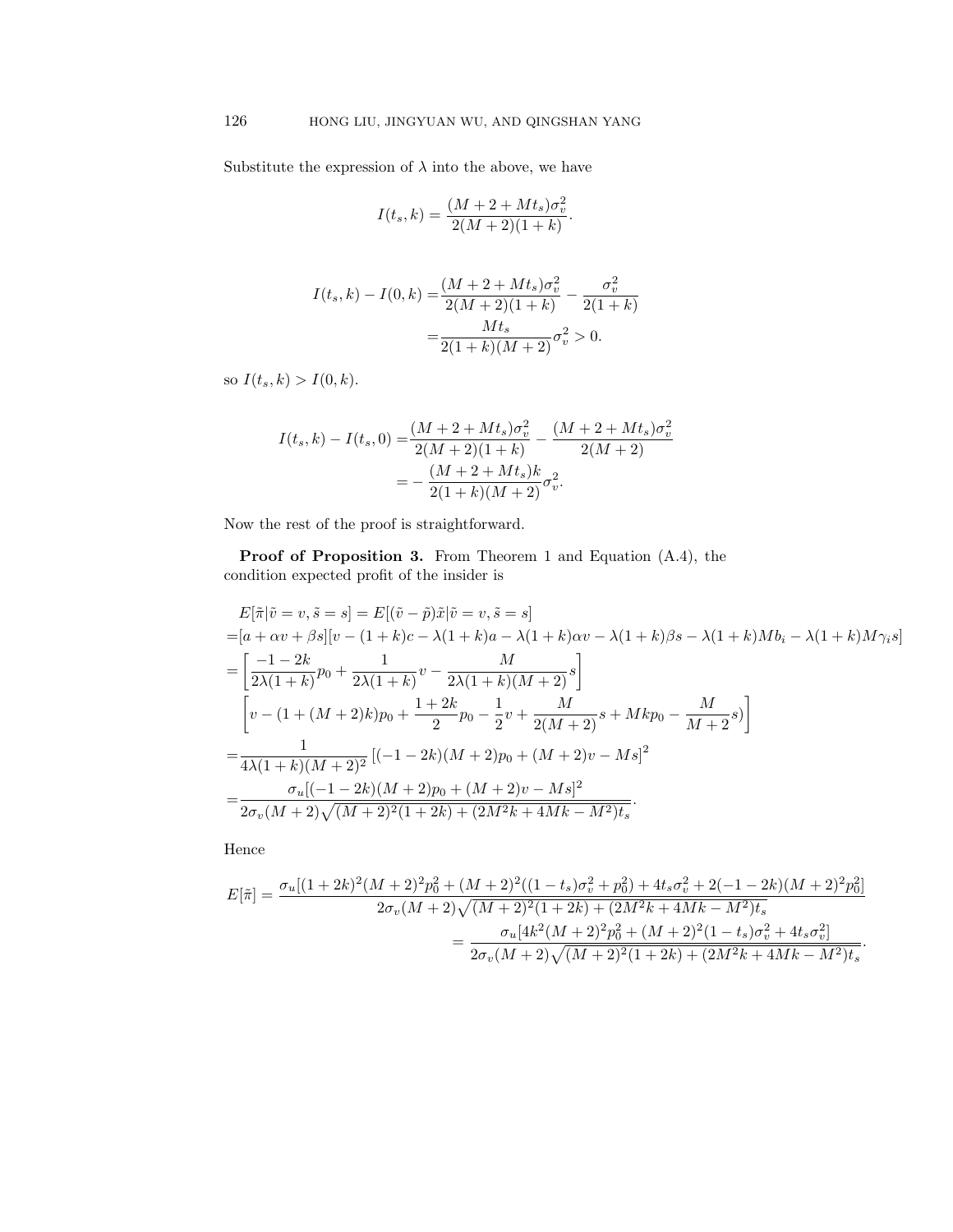From Theorem 1 and Equation (A.7), the conditional expected profit of outsider i is

$$
E[\tilde{\pi}_i|\tilde{s}=s] = E[(\tilde{v}-\tilde{p})\tilde{y}_i|\tilde{s}=s]
$$
  
= $[b_i + \gamma_i s]\{[1 - \lambda(1 + k)\alpha]p_0 + [1 - \lambda(1 + k)\alpha]s - (1 + k)c - \lambda(1 + k)a - \lambda(1 + k)\beta s$   
 $- \lambda(1 + k)M\gamma_i s - \lambda(1 + k)Mb_i\}$   
= $\frac{1}{\lambda(1 + k)(M + 2)^2} [-(M + 2)kp_0 + s]^2$   
= $\frac{2\sigma_u [-(M + 2)kp_0 + s]^2}{\sigma_v(M + 2)\sqrt{(M + 2)^2(1 + 2k) + (2M^2k + 4Mk - M^2)t_s}}.$ 

Therefore the outsiders' ex ante expected profit is

$$
E[\tilde{\pi}_i] = \frac{2\sigma_u \left[ (M+2)^2 k^2 p_0^2 + t_s \sigma_v^2 \right]}{\sigma_v (M+2) \sqrt{(M+2)^2 (1+2k) + (2M^2k + 4Mk - M^2)t_s}}.
$$

The loss of noise traders is

$$
\tilde{L} = (\tilde{p} - \tilde{v})\tilde{u}
$$
  
=\tilde{u}[(1 + k)c + \lambda(1 + k)a + \lambda(1 + k)\alpha\tilde{v} + \lambda(1 + k)\beta\tilde{s} + \lambda(1 + k)Mb\_i + \lambda(1 + k)M\gamma\_i\tilde{s} - \tilde{v}] + \lambda(1 + k)\tilde{u}^2.

Their expected loss is therefore

$$
E[\tilde{L}] = \lambda (1+k)\sigma_u^2 = \frac{\sigma_v \sigma_u}{2(M+2)} \sqrt{(M+2)^2 (1+2k) + (2M^2k + 4Mk - M^2)t_s}.
$$

The expected profit of market makers is

$$
E[\pi_M] = E\{(-\tilde{y})[\tilde{v}-(1+k)E(\tilde{v}|\tilde{y})]\} = kE[\tilde{y}\tilde{v}] = kE\{\tilde{v}[a_Mb_i + \alpha\tilde{\zeta} + (\alpha+\beta+M\gamma_i)\tilde{s} + \tilde{u}]\}.
$$

Substitute the expressions of a,  $b_i$ ,  $\alpha$ ,  $\beta$  and  $\gamma_i$  given by Theorem 1, we can get

$$
E[\pi_M] = \frac{k\sigma_u \left[ -2k(M+1)(M+2)p_0^2 + (M+2)\sigma_v^2 + Mt_s\sigma_v^2 \right]}{\sigma_v \sqrt{(M+2)^2(1+2k) + (2M^2k + 4Mk - M^2)t_s}}.
$$

## REFERENCES

Caldentey, René and Ennio Stacchetti, 2010. Insider Trading with a Random Deadline. Econometrica 78, 245-283.

Daher, Wassim and Leonard J. Mirman, 2007. Market Structure and Insider Trading. International Review of Economics and Finance 16, 306-331.